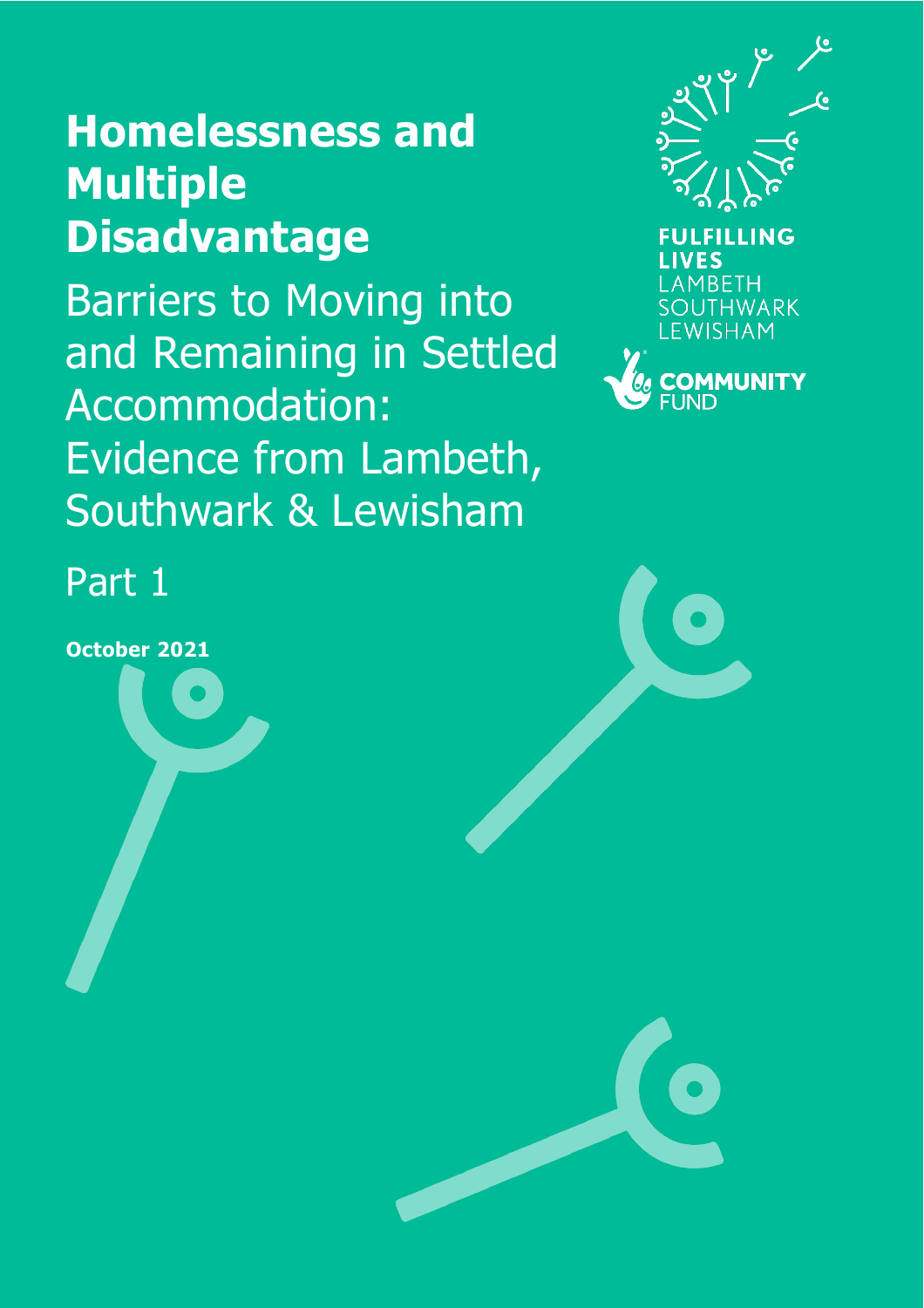

Fulfilling Lives Lambeth, Southwark and Lewisham Fulfilling Lives Lambeth, Southwark and Lewisham is funded by The National Lottery Community Fund and is part of the National Fulfilling Lives Programme.

This is a £112 million investment over 8 years supporting people who are experiencing multiple disadvantage; the people we work with have a combination and interconnected needs of mental ill-health, are homeless/or at risk of homelessness, substance use and/or contact with the criminal justice system. We acknowledge that the system doesn't work for everyone – particularly people who experience greater levels of disadvantage.

Certitude is the lead agency of the programme, delivering the programme in partnership with Thames Reach and strategic partners; South London and Maudsley NHS Trust and the three boroughs of Lambeth, Southwark and Lewisham. Our three core aims are:

- Co-production: Giving equal value to the voices of both the decision makers and the people we support, so that all opinions are heard and respected equally.
- Service delivery: Working alongside people and services learning and testing different interventions to change the lives of people experiencing multiple disadvantages for the better  $-$  now and in the future.
- System change: Making an impact on the way people are supported by influencing policy and practice, locally and nationally.

To find out more please go to our website:<https://fulfillingliveslsl.london/>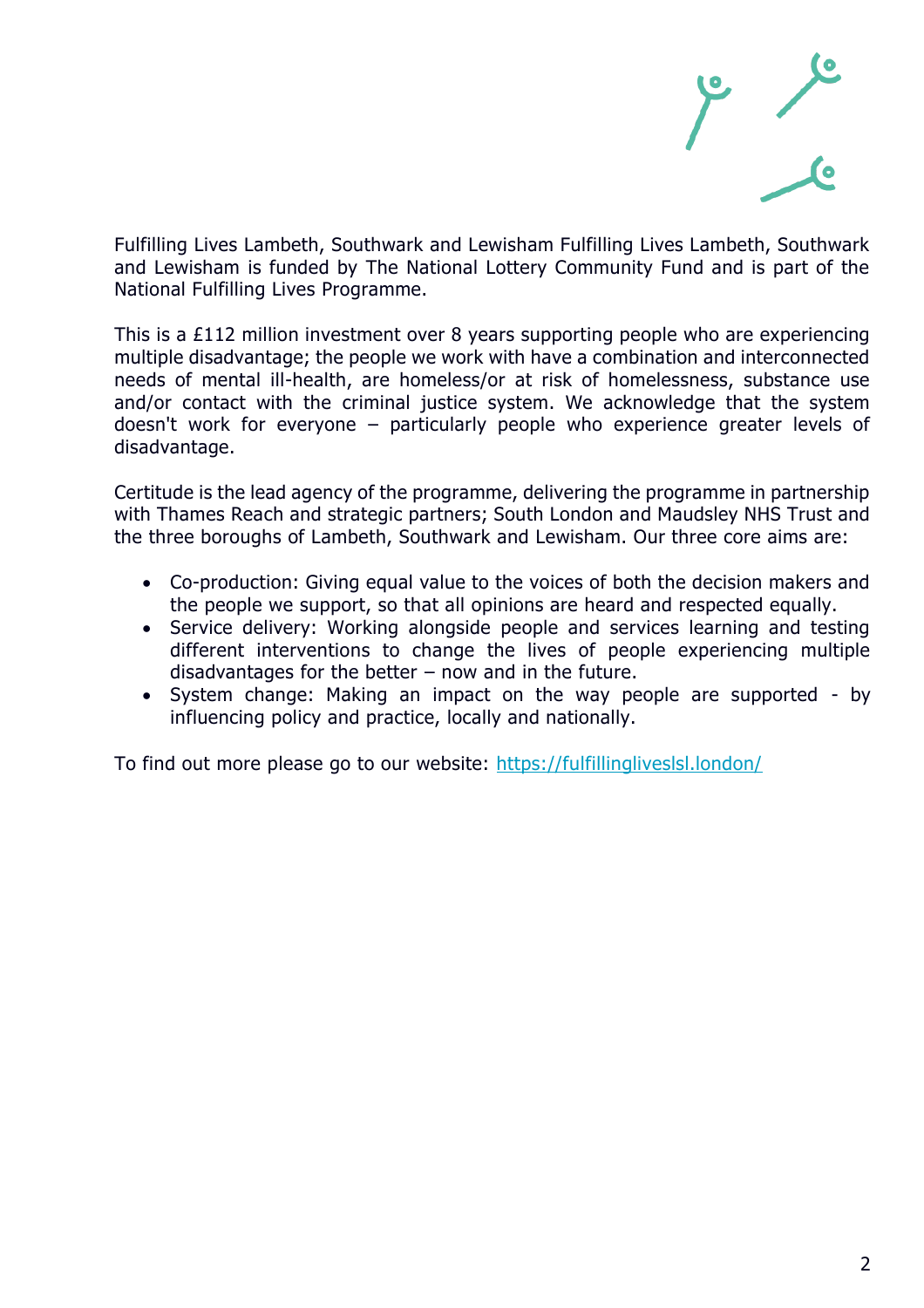## **Executive Summary**

## **Background and Methodology**

The aim of this report is to present the experience and insight of people with current or former lived experience of homelessness in Lambeth, Southwark, and Lewisham. This was gathered to contribute to research being done by The CFE Research Institute and University of Sheffield into patterns of homelessness in people experiencing multiple disadvantage.

The report focuses on people's first-hand experiences of homelessness which include the barriers to moving into and remaining in settled accommodation, and how experiences may differ for women.

Conversations were facilitated by the Fulfilling Lives Lambeth, Southwark, and Lewisham Community team with people across the boroughs. Ten people contributed to the report, five men and five women. Those spoken to had experience of homelessness and additional disadvantage as defined by the programme. All data collected was analysed thematically.

## **Key findings**

**What is needed to help people from homelessness to settled accommodation?**

- Importance of relationships between practitioners and those using services
- The benefits of a link worker model allowing for flexible support
- Welfare budgets to support transitions

"People think that a flat is the answer, but are you dealing with the root causes as to why that person became homeless in the first place? These needs dealing with, and those reasons will be unique and personal to that individual."

## **What are the barriers that make it difficult for some people to move into and remain in settled accommodation?**

- Location and environment including the quality and suitability of accommodation
- Risk exploitation and/or of cuckooing
- Distance from support networks and isolation
- Lack of emotional support and not addressing the underlying trauma that have led to homelessness

"When out on the street you don't have the responsibility and having a place can be overwhelming. Sometimes being homeless looks like freedom."

- Substance use
- Lacking skills and/or support needed to maintain accommodation such as budgeting

• The processes that must be adhered to such as documentation required and communication barriers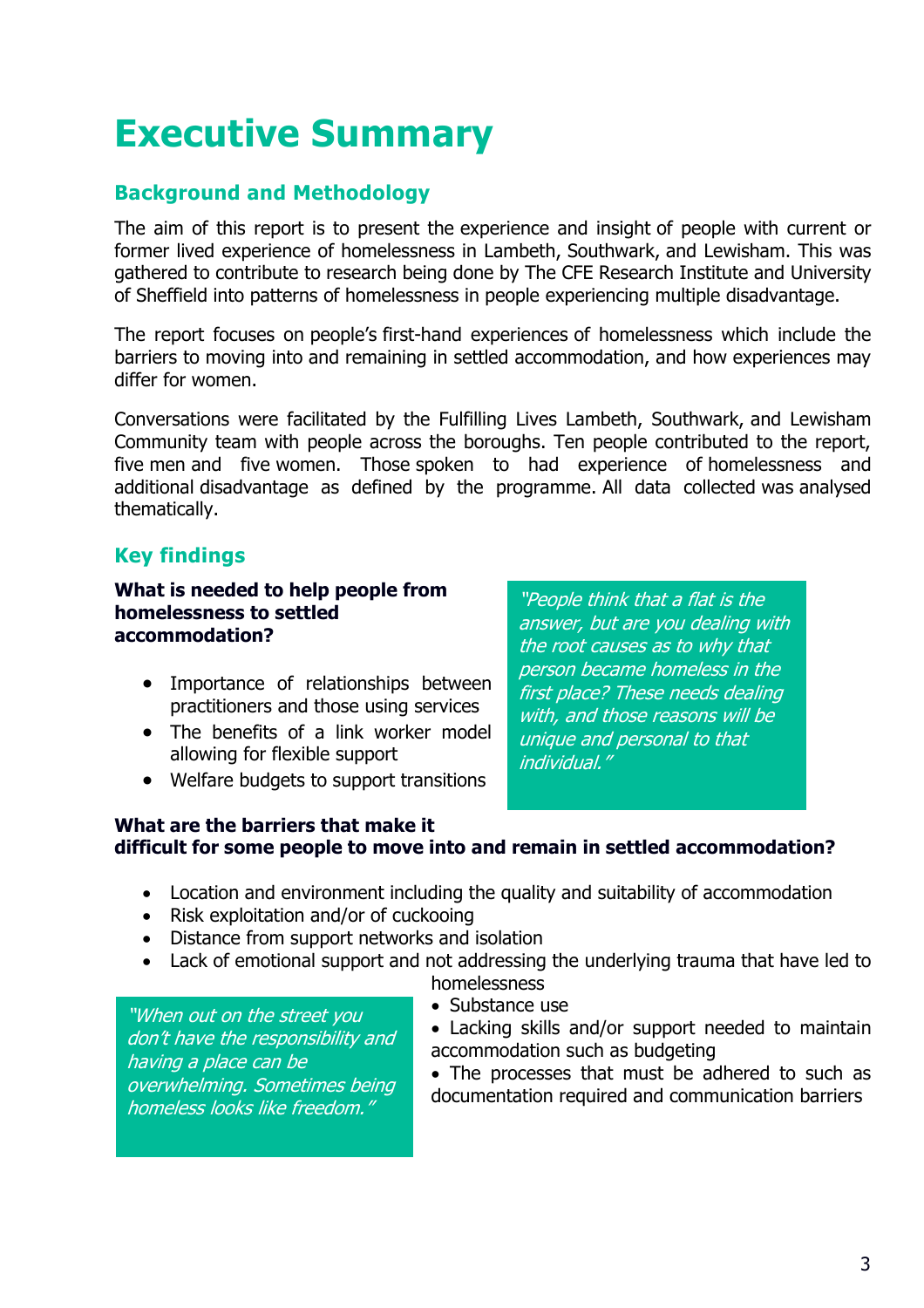#### **How is the experience of homelessness different for women?**

- Women are more likely to involved in survival sex work
- Experiences of sexual and domestic violence
- Lack of understanding of multiple disadvantage and interconnected of support needs by service providers
- Experiences of pregnancy, the impact **of the set of set of set of set of set of set of set of set of set of set of set of set of set of set of set of set of set of set of set of set of set of set of set of set of set of** homelessness on children and having children removed from their care
- The importance of women-only, trauma-informed and culturally appropriate services
- The value of peer support

"There was no one in the team with lived experience of working with multiple disadvantage individuals who understood how hard the process was for me."

"There needs to be services that offer peer and self-help groups. Services that understand the trauma we have experienced, rape and domestic violence."

## **Conclusions**

The impact of the transition from homelessness to settled accommodation on a person's emotional and mental wellbeing is often underestimated; services must respond more effectively to these needs to enable people to successfully move into settled accommodation.

Women's experiences must be provided for and there is a need for gender-specific support and services.

The support and options available to people need to be person-led as peoples experiences are personal and unique to them.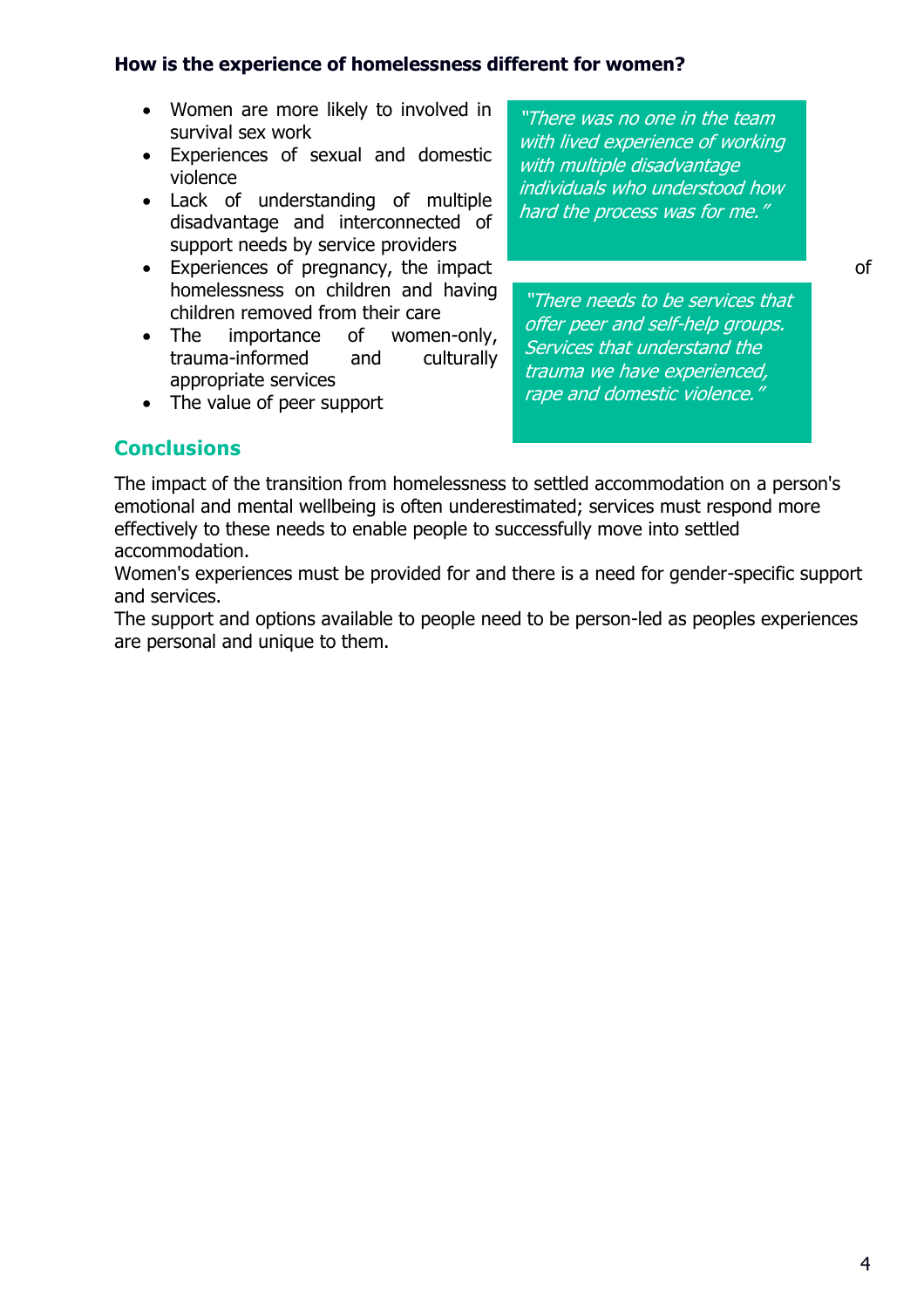## **Introduction**

The aim of this report is to present the experience and insight of people with current or former lived experience of homelessness in Lambeth, Southwark, and Lewisham. These views and experiences were gathered in response to questions posed by CFE Research Institute, and the University of Sheffield  $\frac{1}{1}$ , to support their data and research around patterns of homelessness in people experiencing multiple disadvantage.

The report focuses on people's first-hand experiences of homelessness which include the barriers to moving into and remaining in settled accommodation, and how experiences may differ for women.

This definition of homelessness in this report is that set out by the Fulfilling Lives National Evaluation Team which includes staying in temporary accommodation, such as hostels, Band B social housing, sofa surfing, and sleeping on the streets.

## **Background**

The National Expert Citizens Group (NECG) is a representative group whose members have lived experience of using Fulfilling Lives services<sup>2</sup>. The NECG was approached to support this work due to their connections with local lived experience groups across the UK. The CFE and University of Sheffield were looking to add the richness of peoples lived experiences to complement their data, recognising that numbers are only a small part of a person's story.

Fulfilling Lives programmes reached out to their networks to respond, and the local evidence collected was fed into the NECG regional and national meetings where representatives from the Ministry of Housing, Communities and Local Government (MHCLG) were present to hear the findings and the evidence presented. This will be used to influence the design, delivery, objectives, and scope of the Government funded Changing Future Programme.

This collaboration has also co-produced reports of learning from across the Fulfilling Lives programmes on what helps in tackling homelessness generally and rough sleeping specifically. A report compiling the national findings from the NECG will be published by Spring 2022.

 $1$  CFE Research Institute the University of Sheffield have been commissioned by The National Lottery Community Fund to carry our a national evaluation of the Fulfilling Lives programme. To find out more, please go to<https://www.fulfillinglivesevaluation.org/about/overview/> <sup>2</sup> To find out more about the NECG, please go to [http://www.revolving-doors.org.uk/involvement/our](http://www.revolving-doors.org.uk/involvement/our-involvement-work/national-expert-citizens-group-necg)[involvement-work/national-expert-citizens-group-necg](http://www.revolving-doors.org.uk/involvement/our-involvement-work/national-expert-citizens-group-necg)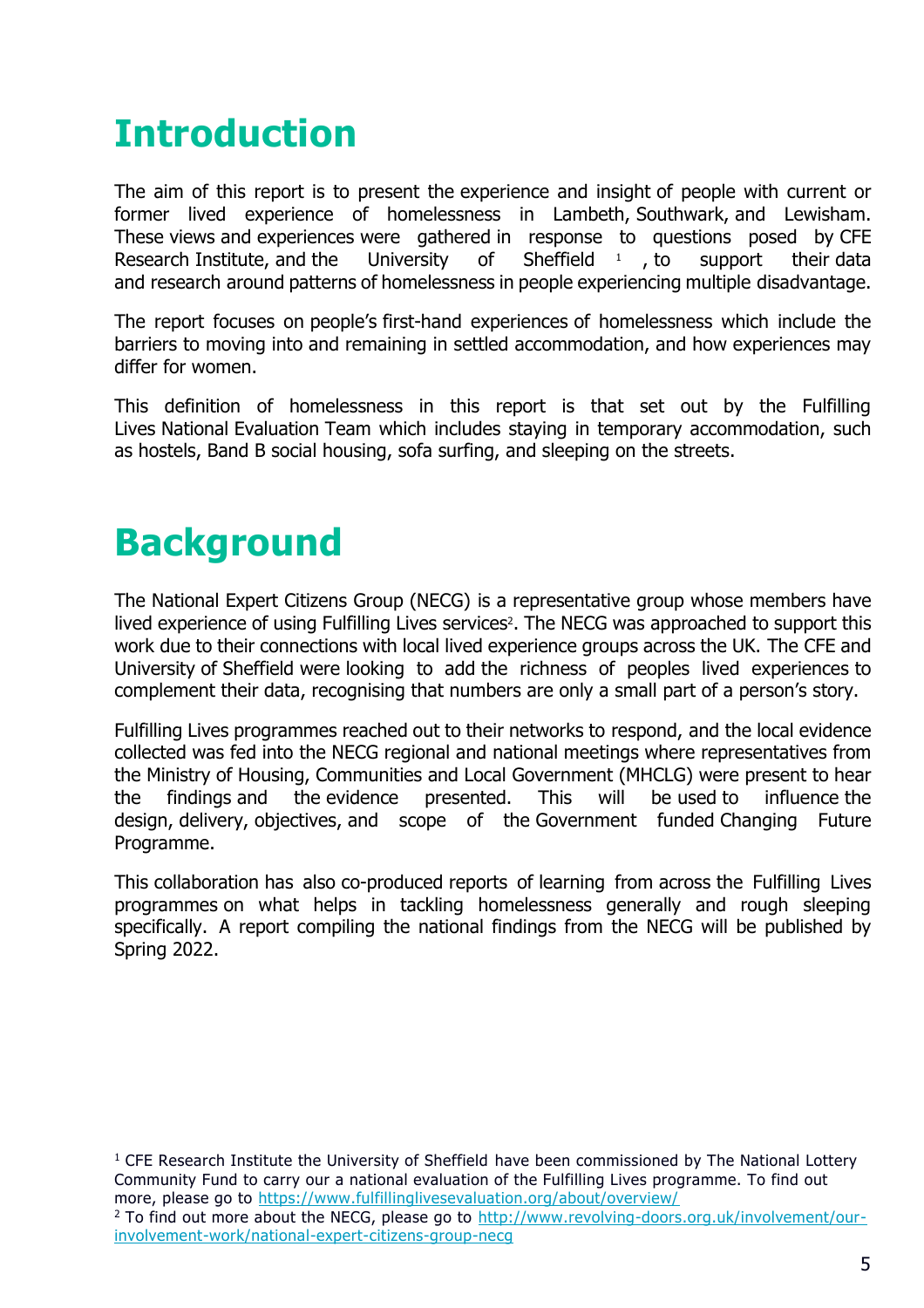# **Methodology**

Conversations were facilitated by the Fulfilling Lives Lambeth, Southwark, and Lewisham Community team with people across the boroughs. Ten people contributed to the report, five men and five women. No other demographic data was collected. Those spoken to had experience of homelessness and additional disadvantage as defined by the programme.

The data was collected by focus groups both virtual and in person and via telephone interview. All data collected was analysed thematically.

The research was gathered qualitatively using the questions developed by CFE and Fulfilling Lives research team.

| <b>Type of research</b> | <b>Number carried out</b> | <b>Gender</b> ' |
|-------------------------|---------------------------|-----------------|
| In person focus group   |                           | 2 men 1 woman   |
| Virtual focus group     |                           | 2 men 1 woman   |
| Telephone interviews    |                           | 3 women 1 man   |

## **The Questions asked:**

The findings for each question are presented below. Evidence gathering activities focused on these key questions, identified as part of the NECG activities:

- 1. What are the ingredients of support that fulfilling Lives provides that help people move from homelessness to settled accommodation?
- 2. What are the barriers that make it difficult for some people to move into and remain in settled accommodation? Why do some people end up back homeless again?
- 3. How is the experience of homelessness different for women? What gender-specific support do they need with this?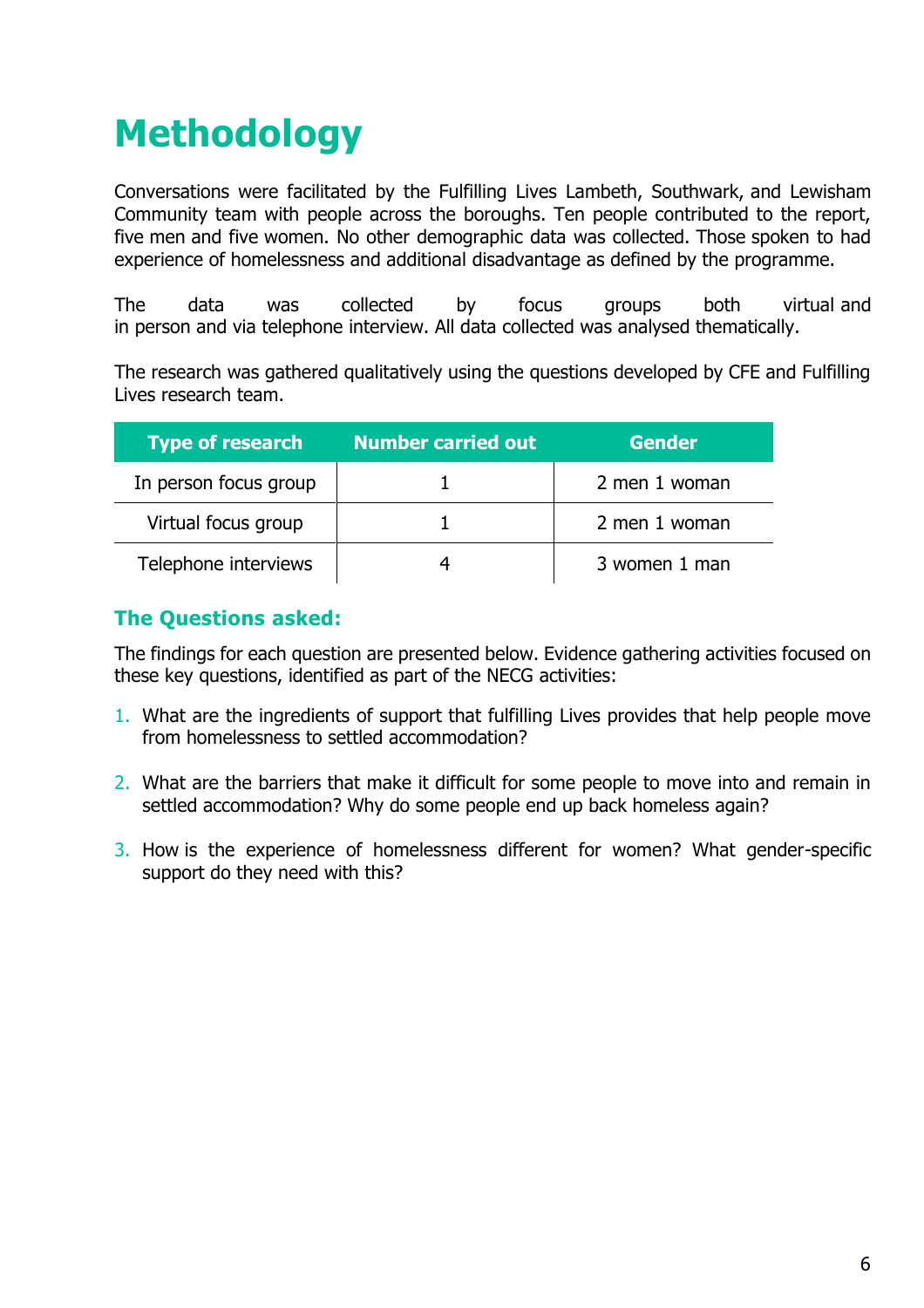# **Key findings**

## 1. **What are the ingredients of support that Fulfilling Lives provides that help people move from homelessness to settled accommodation?**

Participants highlighted three main themes in response to this question:

### **Relationships**

The importance of being introduced to members of the team who were going to be part of their support structure, they recognised that this connection fostered meaningful relationships.

"The sense of community Fulfilling Lives felt like quite close because you knew members of the team."

"There was an element of unconditional care in my experience, the unconditional want to help me."

#### **The link worker model**

The model Fulfilling Lives LSL (Lambeth Southwark Lewisham) adopted for delivery was seen as vital. Small caseloads allowed for more intensive and focused work with the person being supported, including the flexibility to accompany individuals to their appointments with services, and to follow up and advocate on their behalf.

"I was included quite a lot without realising it. I didn't only have the homelessness issue but a few other and they were here there and everywhere with me. Went through everything with me."

"I started with them in the hostel. They help me in the move process to independence. They chase up a lot because it was slow and were the liaison between me and the housing services."

#### **Welfare Budgets**

The Fulfilling Lives programme was able to offer practical financial assistance to those it supported at various stages of their transitions.

"I had help financially moving into my flat, given direction to get grants and they purchased a new bed and washing machine."

## **Key findings**

**2. What are the barriers that make it difficult for some people to move into and remain in settled accommodation? Why do some people end up back homeless again?**

**Location and environment**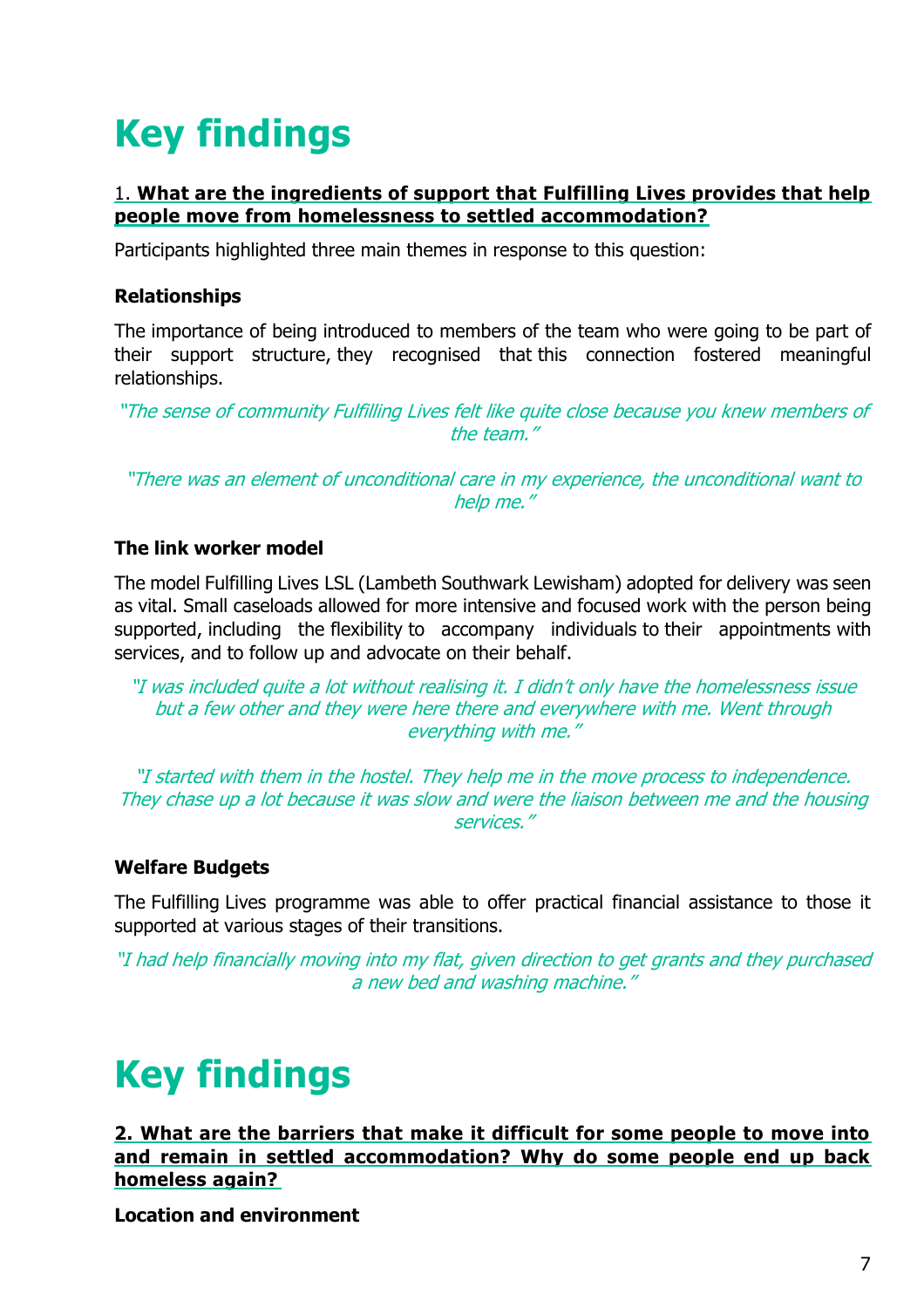Lack of availability of accommodation in general and having little choice in deciding the location you were housed was a contributing factor. The quality of the accommodation also influenced the utilisation of the accommodation. Some themes that emerged were:

- Distance from support network such as family and friends leading to loneliness and poor mental health
- Feeling unprepared and not knowing what to expect when you move into different accommodations e.g., hostels.
- Being placed in environments and accommodation that does not meet your needs.
- Sometimes your house can be taken over by drug dealers or domineering and abusive family or "friends".

"House ends up getting taken over. Trauma in your life- vulnerable and maybe getting the flat makes you a target. Drug dealers, others take over their homes because they are vulnerable."

"Sometimes you're so grateful to be getting accommodation that you accept places that don't meet your needs and then it doesn't work out." 

"The environment can be a factor, if it's not nice, you're not going to stay. Why would you settle for that?" 

## **More than a flat**

People using services felt that service providers saw accommodation as a complete solution without there being any work done to address their underlying trauma and issues which lead to the cause of homelessness.

"People think that a flat is the answer, but are you dealing with the root causes as to why that person became homeless in the first place? These needs dealing with, and those reasons will be unique and personal to that individual." 

"People need to take the time to understand you and why you are struggling." 

"You can still feel homeless with a house, a home is more than a roof over your head." 

#### **Emotional vulnerabilities**

Many people highlighted that receiving their own accommodation caused emotional needs to surface. They identified that their transition was into accommodation but not always into community which lead to their emotional and mental wellbeing being affected negatively. Some of the themes that came through were:

• Abandonment- a feeling of helplessness due to services reducing or ending their contact.

"Sometimes when you get somewhere to live you are reaching out for help, but you just feel forgotten about, you can feel abandoned."

"Sometimes you just need someone to touch base with but there's no-one there"

• The need for peer support during the transition and in the initial stages of the transition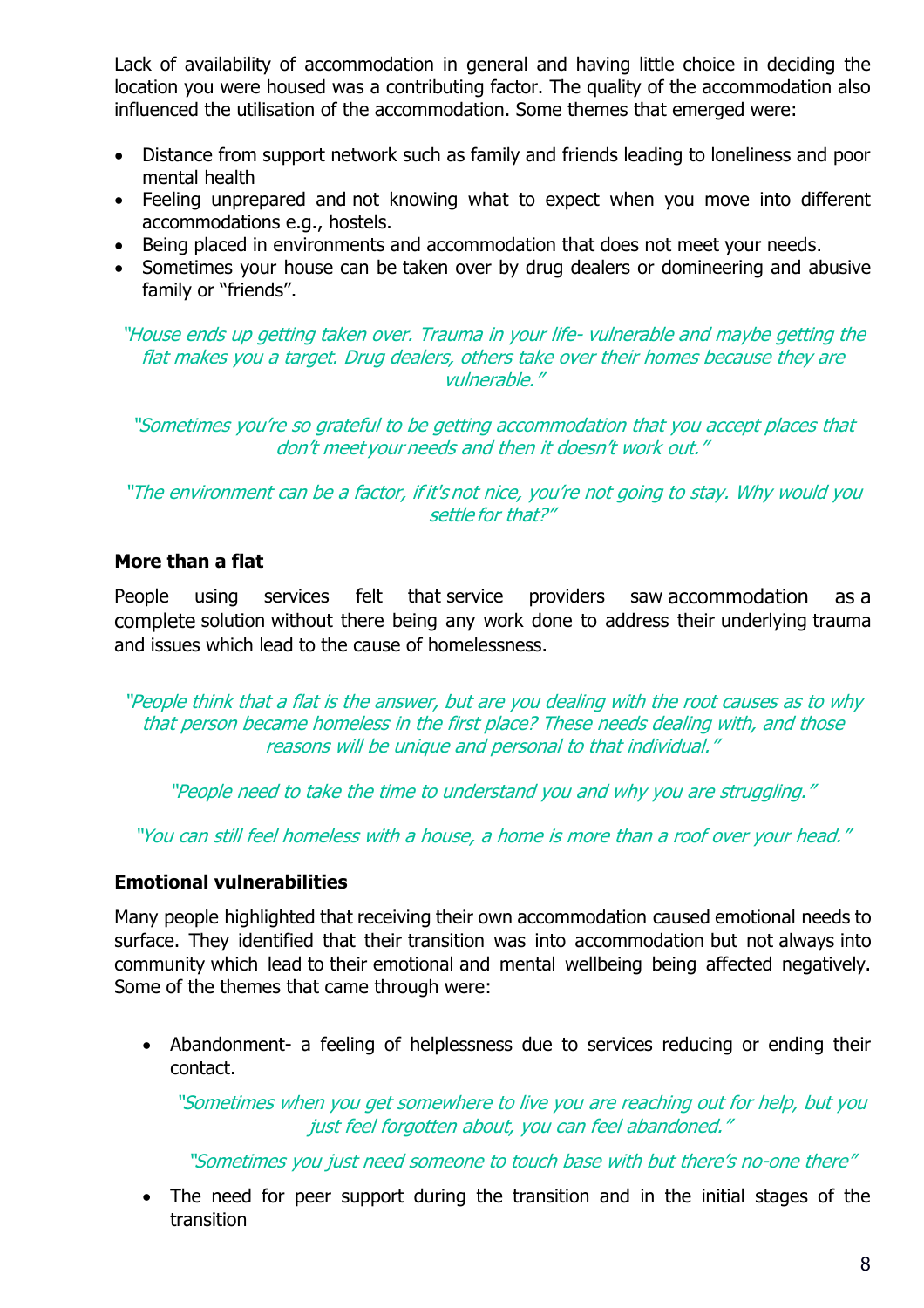"It would be great to have peer support- ex homeless people that can support you when you first get into accommodation and know about the difficult things you are facing." 

• Isolation and depression- moving to a new location where you know no one and/or there is a no animals allowed policy

"Sometimes human connection is more important than resources." 

"Moving from a shared accommodation a lot of stuff goes through your mind and can be stressful. Moving can cause depression."

• Lack of connectedness and community and low self-worth

"People need a sense of belonging somewhere, that's more than a roof over your head." 

"I don't feel like I deserve a place, I don't know how to take responsibility, and I don't feel empowered."  

"When your life has been shaped by neglect, even when you get a home, you can neglect yourself and neglect your responsibilities and lose it all." 

• Substance use

Substance use played a role in people's ability to maintain accommodation and was a deciding factor in being housed. This varied depending on the type of temporary accommodation they were in before the move to their own accommodation.

The use of drug and alcohol in hostels:

"When I was living in a hostel my battle with drugs could have potentially been a problem, almost got me kicked out."

"People battling drug use in hostel- they know you take drugs, but it is taboo even when they accepted me, they knew I was using substance because it is on my file. Very contradictory to then kick me out because of the drug use."

Someone also highlighted the difficulty in maintaining their accommodation especially during a lapse:

"You can be clean and can be on track, but when you relapse your focus is not going to be on maintaining accommodation and financial priorities, even maintaining hygiene of the place and some landlords come around and check this stuff."

"Having a drinking issue and not able to maintain your flat."

#### **The weight of Responsibility**

The weight of being responsible or maintaining a property without support felt daunting, especially for those in independent accommodation for the first time or who had experiences extended periods of homelessness. People highlighted the following themes:

• Feeling overwhelmed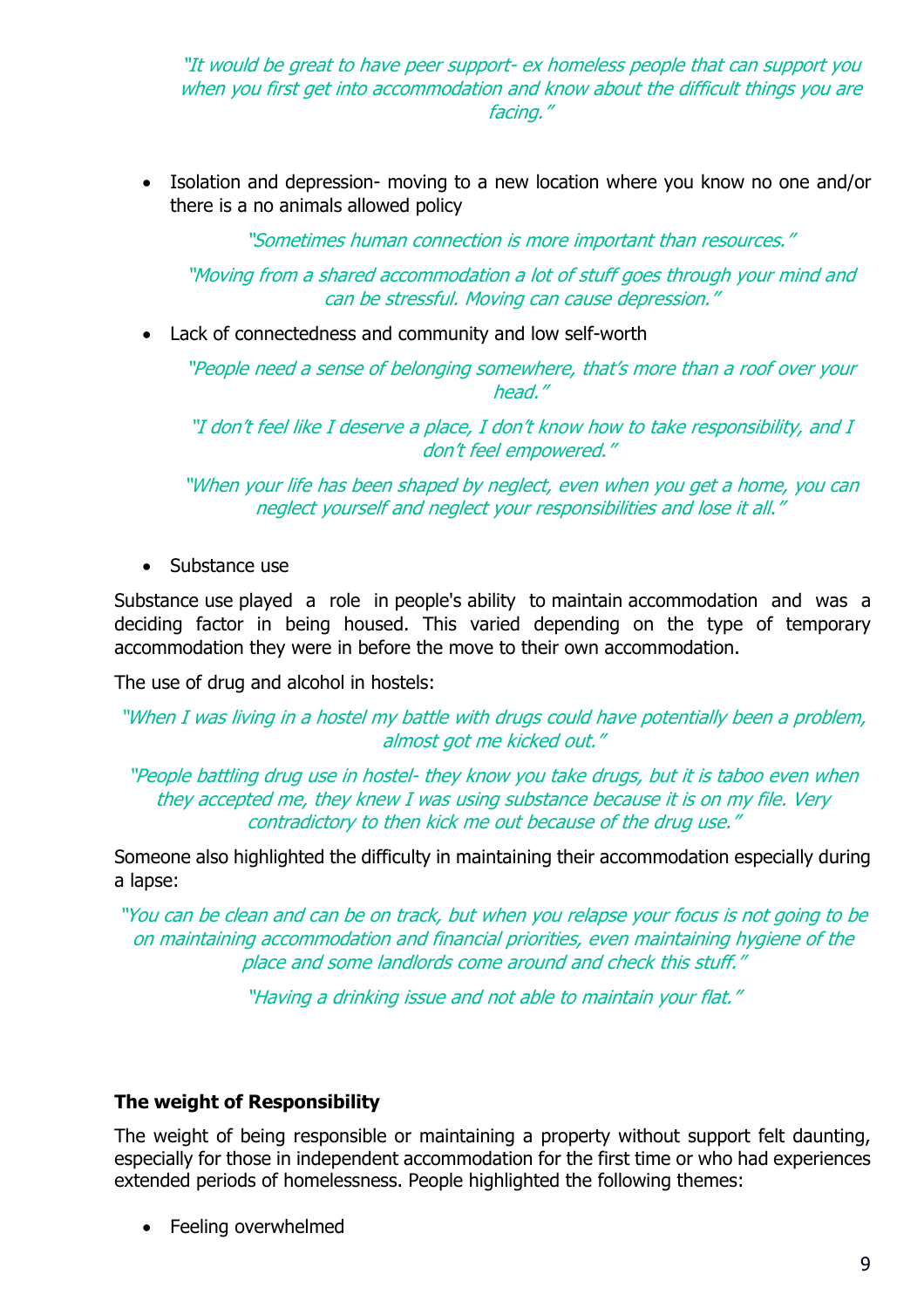"I felt overwhelmed living in a flat, there's so many responsibilities, finances and paying bills, it felt too adult." 

"When out on the street you don't have the responsibility and having a place can be overwhelming. Sometimes being homeless looks like freedom."

Lack of skills e.g., budgeting

"Some people don't have the skills to manage a tenancy – especially if it is your first ever tenancy or coming out of supported housing 24/7 supported housing. They should move on gradually – semi-independent housing and skills in budgeting, life skills, cooking where to get food from."

"Spending rent, benefit money on alcohol not able to maintain utilities especially if you don't have budgeting skills."

"Have not got the skills for inside a home or to maintain a home. A lot of responsibility in having your home, a lot of pressure if you have not done it for a while."

"Having a lack of life skills and being unable to manage on your own, that can make managing your own place really difficult."

• Antisocial behaviour

"My partner coming over, arguing, people calling the police."

"Having a lot of friends over and making a lot of noise at the wrong times."

• Not understanding processes

"Sometimes the calls that you need to make to set up and maintain a place feel intimidating to do on your own. Understanding the processes and all the things that you have to do is too much, it feels easier being homeless!" 

"It is hard to keep up a tenancy, they are lots of rules. The lifestyle was attractive, the chaotic lifestyle can look more attractive than settling down."

#### **The reality of homelessness v. Processes**

Requiring references and other documentation and evidence from people who have had extended periods of homelessness caused delay in getting people housed, especially if in the private rented sector (PRS). The length of time that processes took were raised as a concern.

"It is just hard. When you presented, they wanted additional information which was very difficult. A letter from <sup>a</sup> mental health team, <sup>a</sup> support worker, just assuming that I had them. I didn't even know those services existed"

"Depending if it is council or private and the need for references."

"There was no one in the team with lived experience of working with multiple disadvantage individuals who understood how hard the process was for me."

"Sitting in housing space/ places for hours- if you have a drug habit you can't keep still, and they give you ridiculous times like 830 in the morning. Sometimes it closes and you are still there."

"The process was so long- no guarantee, there was no catchment team."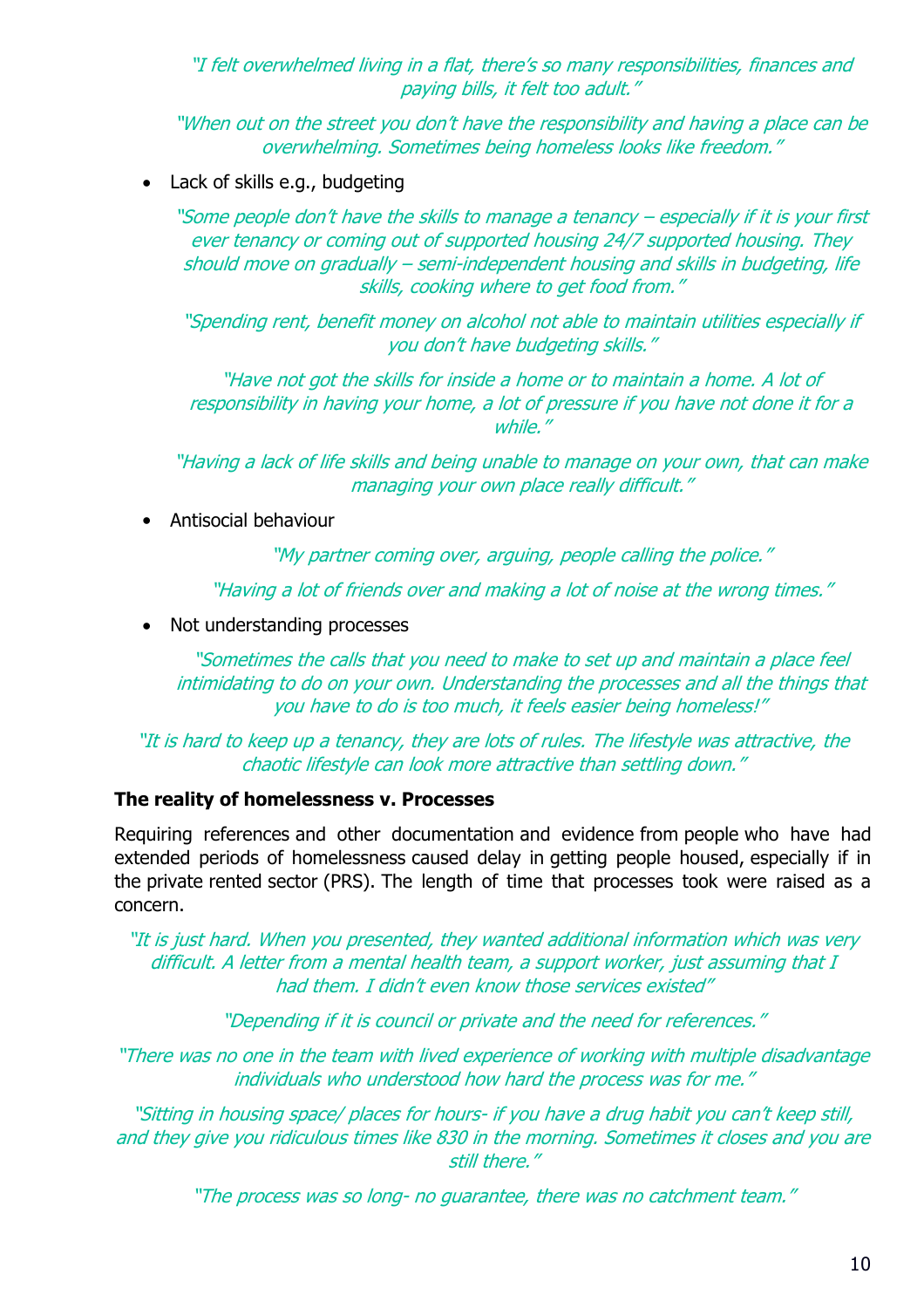## **Communication**

With many housing services having to be accessed online, not having access to the internet and technology was identified as a barrier. This was described along as the cause of not meeting deadline dates in some correspondences. Anxiety that leads to procrastination, and ill health were also highlighted as barriers:

"Prolong hospital stays can affect your accommodation if housing does not know."

"Ignoring letters which could be important from housing – not receiving information about being in arrears."

"Some people don't want the responsibility- too many letters – especially the brown owes."

"Procrastination, leaving things to last minute."

"Without access to a smart phone you can't do half the things you need to do, everything's online, and if you do have access to the right technology after being on the street for a while you might not feel confident in how to use it."

## **Lack of support**

People highlighted the reduction in support or support ending abruptly, when they moved into their own accommodation especially those moving from 24/7 supported hostels impact persons remaining in their accommodation. People also identified a lack of practical support in setting up rent payment, utilities, and council tax triggering mental ill-health:

"Universal credit- people get the housing money into their account. Organisations don't want that responsibility and they expect you a drug addict/alcoholic if you are not well that day- you end up spending your money."

"Support sometimes ends quite prematurely especially moving into independent accommodation. There should be a plan put in place until the person is ready. Often, we go from lots of support to no support. I went from 24/7 support in a hostel to no one."

"Anxiety of bills and brown envelopes, unnecessary things- no need to involve me in the rent increases letter when on benefits they should send it straight to Lambeth."

"Lack of floating support and support teams,"

"Quite daunting need to be retaught skills budgeting."

People commented on the impact the support they received, highlighting the importance of having that support and the challenges they would have encountered had support not been available:

"If I didn't have the support in setting up rents, financially, setting up water, electricity. Help in searching for discounts. Without that I would have used my money on something else."

"It helped that it was sorted at the beginning so not to have a debt – I had a little bit of debt, but it was manageable. This was due to the change over from HB to UC (Universal Credit). They help with direct debit for Universal Credit, so the rents came straight out."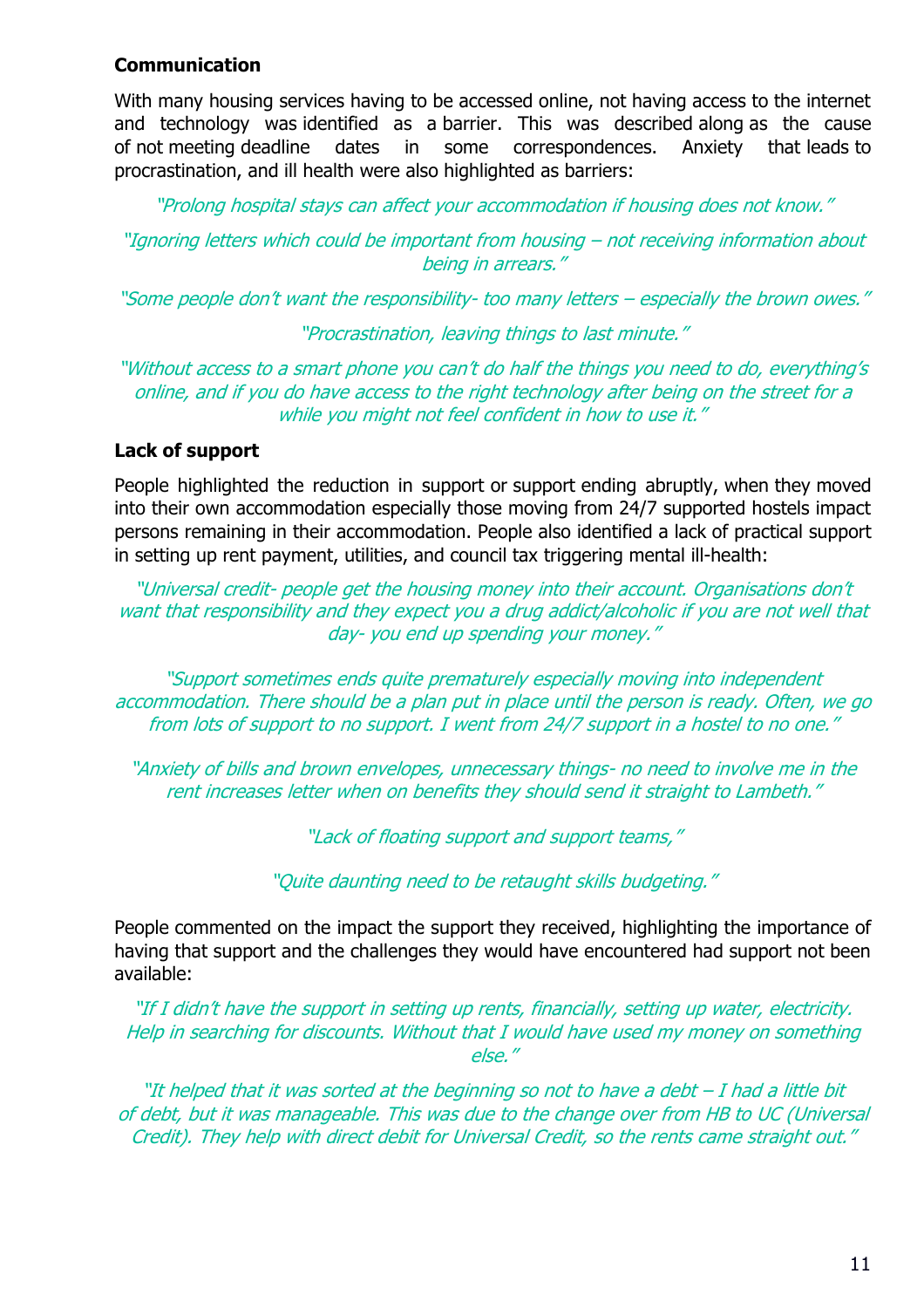# **Key findings**

## **3.    How is the experience of homelessness different for women? What gender-specific support do they need with this?**

### **Gender differences**

Some highlighted the difference in men and women's experiences, noting that:

"Naturally, we are a bit more vulnerable- women might be weaker physically and may not be able to defend themselves."

"Safety – a man being homeless is a lot safer than women, men are subject to a lot less harm than women on the streets."

"Menstruation- not having access to sanitary wear and a place to wash can lead to infections and great uncomfortableness."

#### **Survival sex work**

Women are more likely to be involved in sex work compared to men who experience homelessness, and this is often accompanied by an additional disadvantage e.g., substance use. However not all exchanges are for primarily for money or substances.

"The prostitution side of it- more likely to be a woman than a man. Some feel it's an expectation- everyone knows what prostitution is don't know if they feel it, is the only way."

"I was doing prostitution for accommodation and not money."

"Women who are on the street are more susceptible to getting involved in sex working."

## **Fear of violence**

Women are more likely to be the target of sexual violence than men. In addition, women are more likely to get involved in survival sex work, including the exchange of sexual services for drugs or somewhere to sleep. Sex work involves a level of risk and those working on the streets are likely to experience physical and sexual violence.

"Working for free for a place to sleep can end up in modern day slavery."

"Women are vulnerable – absolutely- sexual attack, rape, pimping them, using them because they are more resourceful."

"The street can be an unsafe place to be you have a vagina and therefore you are at risk of sexual assault."

"Women are just vulnerable – can be pressured into sex working or into drugs."

"Can be sexually abused or used- taken advantage of."

"Being used for drugs – it happens with men also."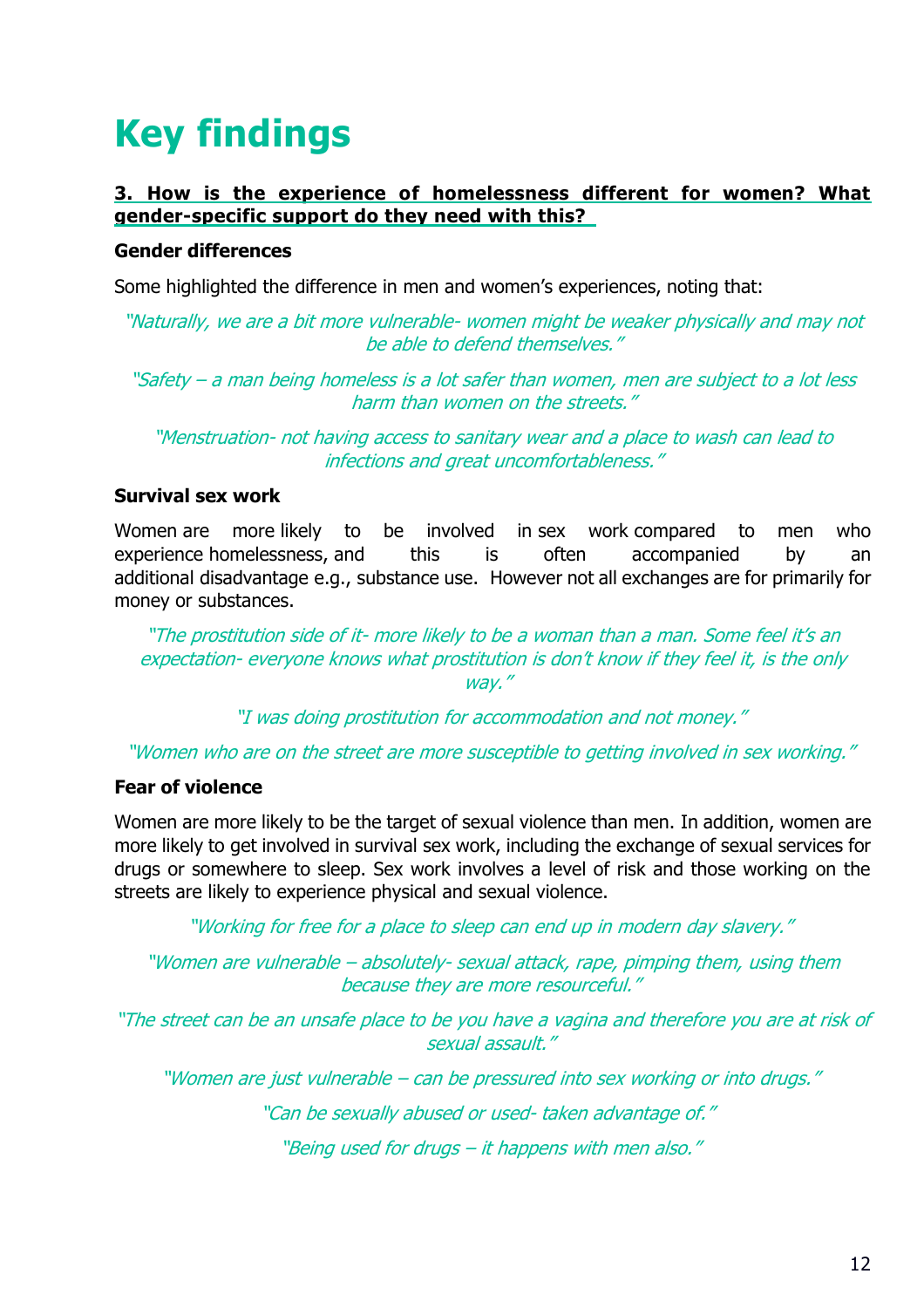## **Lack of understanding of multiple disadvantage**

Women reported becoming homeless due to domestic abuse and often present with other problems including substance use and un/diagnosed mental ill health. The lack of understanding of the interconnectedness of these support needs by service providers creates an addition burden and can be retraumatising.

"I was refused by several refuges because I was seen as a high risk because I was selfharming and using substances. That made the whole experience harder. I was mentally prepared to leave London but that was taken away from me. I was not seen as high priority."

"Refuges are very strict- the realistic situation is that you can be in love and letting go can be difficult and making a mistake by seeing the guy you get kicked out or for anything like drug use. Sometimes people don't connect the drug use to the domestic violence. Like how some mental health services will not help you if you have a drug issue."

Some women we spoke to had challenges proving the domestic abuse they had experienced to their local authority to be housed:

> "I had a tough time being housed. I was fleeing domestic violence and it took multiple hospital trips for them to even consider housing me."

One respondent expressed their frustration stating:

"There needs to be services that offer peer and self-help groups. Services that understand the trauma we have experienced, rape and domestic violence." 

Social Services were also highlighted as not understanding the interconnected disadvantage and needs of the women.

"Social workers are textbook people and are unaware of life struggles."

#### **Pregnancy & Women with Children**

Women are also more likely to have children in their care than men and may be pregnant or become pregnant whilst homeless. The women we spoke to highlight the guilt they feel about their children also becoming homeless.

#### "As a woman its often you that has the responsibility for the children, that makes homelessness even worse, when you know that you are dragging your kids through your problems."

When a woman becomes homeless, children may be taken out of her care and placed into the care of social services. This can be a very traumatic experience for both the mother and her children and have a long-term impact on well-being. Social services are perceived as lacking understanding of the experiences of homeless women.

"The kids just get taken away leading to deeper problems."

"Social workers are textbook people and are unaware of life struggles."

## "Women don't ask for help because they are scared, they will have their children taken away"

Women who are pregnant and homeless may not have access to pre-natal care, which can impact the health of the mother and child.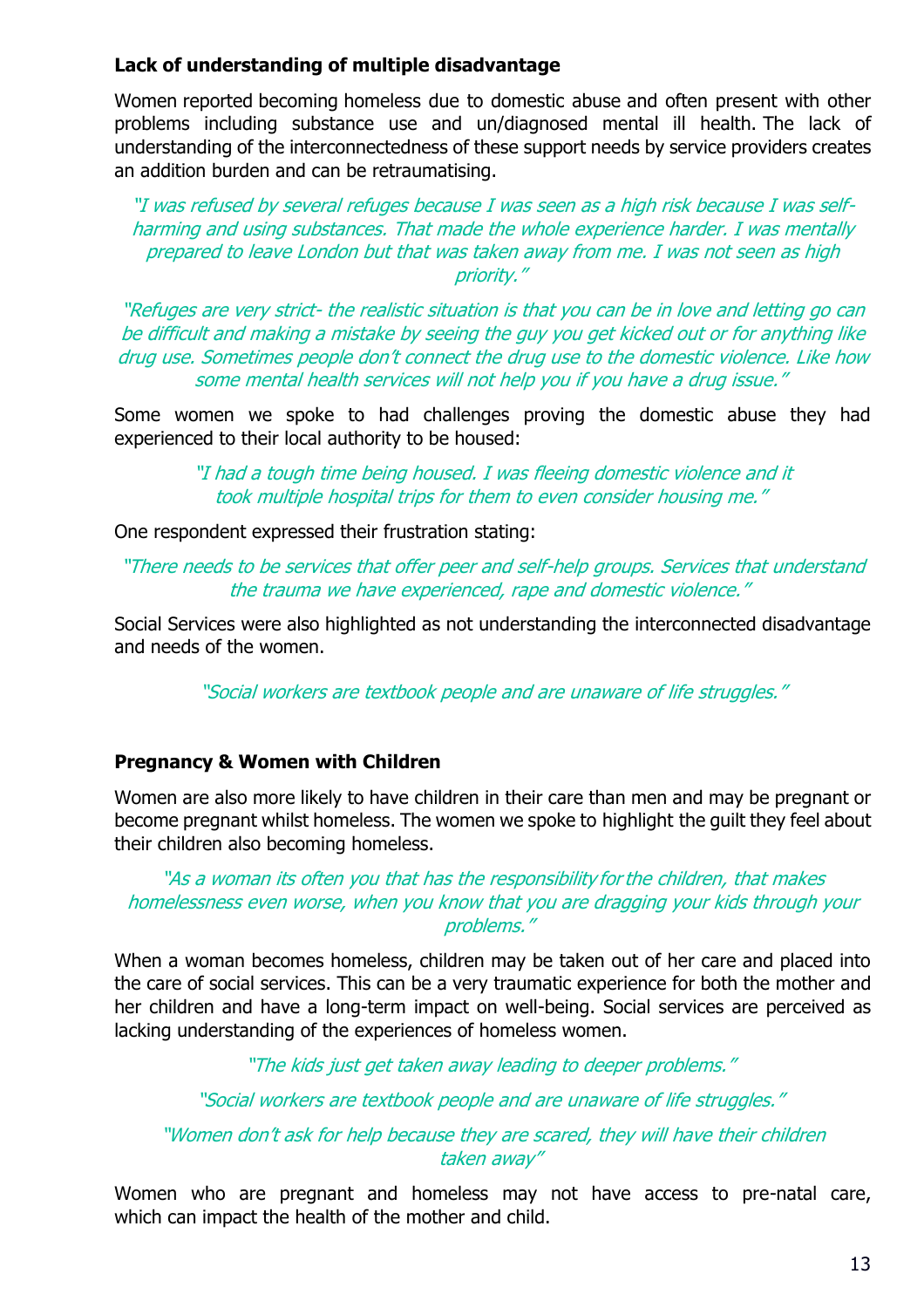"Women often get pregnant on the street- no prenatal care, GP (General Practitioner), Midwife involvement and at risk of having births on the street while homeless."

### **Women only services**

A key theme that emerged was the need for women only services including drug and alcohol services and hostels or housing options. Women also pointed to the need for support around sex work.

"Women only facilities where women can washed get their sanitary wear, disposable underwear, contraception, rest, get medication."

"A female run support service – for females only – only women staff and women attendees. Some females will not go to the support centre because there are males working there."

"Women only services – separation from males or an option if there is an option for many women would accept help, better for women and transsexuals. Mix housing opens up a can of worms."

"I would appreciate a separation in the drug services and female key workers. I had a lot of male key workers which was sometimes hard."

## **Culturally appropriate services**

Services should also be culturally appropriate and understand and accommodate for diverse cultural needs.

"In my culture – when I went to seek help from outside all my family members stopped talking to me, in my culture you're only supposed to seek help from your family, you don't seek help from outside – we should only deal with it inside – but they're not counsellors they're not psychotherapists they can't help."

## **Discrete Services**

Some women spoke about not feeling safe accessing a service that were overtly advertised and were worried about being seen by others.

"I would be more comfortable going to a service which is not advertised as much as others – when you go to these buildings which are advertised the kind of support they can give – it isn't discreet."

"For women there may be many problems they might be scared if someone sees them walking in there."

The sense of feeling unsafe cut across cultural differences as one person shared:

"The thing is she's Muslim and I'm not – a lot of things we don't have in common, different cultures deal with things differently but we both had stigma accessing."

## **Flexibility**

The need for flexibility in service provision was also highlighted.

"Support that are designed specifically to be more flexible because homeless is a very complicated situation."

## **Trauma informed services**

Many women who have experienced homelessness will have gone through trauma; services must be able to respond to this effectively.